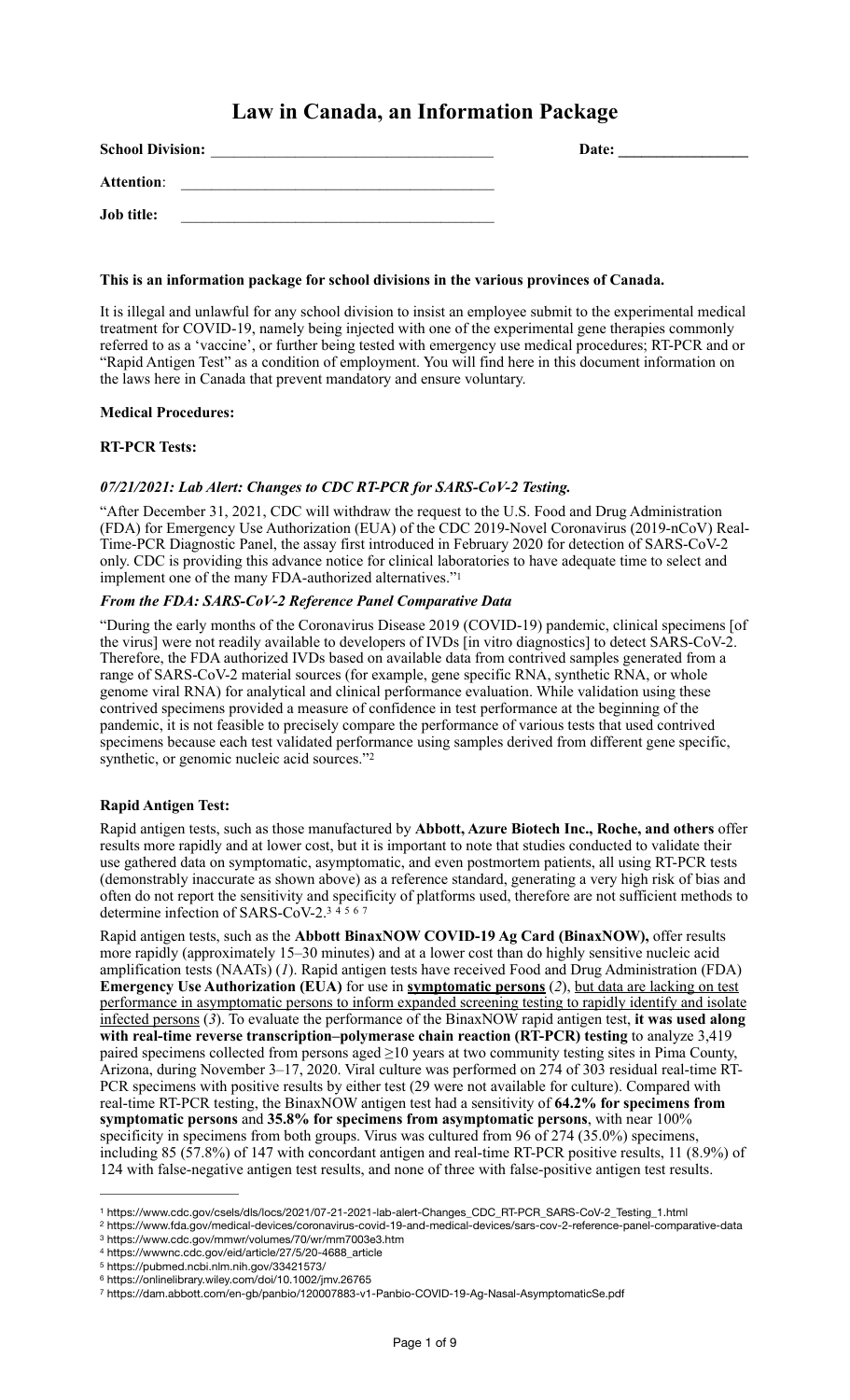Among specimens positive for viral culture, sensitivity was 92.6% for symptomatic and **78.6% for asymptomatic individuals.** When the pretest probability for receiving positive test results for SARS-CoV-2 is elevated (e.g., in symptomatic persons or in persons with a known COVID-19 exposure), a negative antigen test result should be confirmed by NAAT (*1*). Despite a lower sensitivity to detect infection, rapid antigen tests can be an important tool for screening because of their quick turnaround time, lower costs and resource needs, high specificity, and high positive predictive value (PPV) in settings of high pretest probability. The faster turnaround time of the antigen test can help limit transmission by more rapidly identifying infectious persons for isolation, particularly when used as a component of serial testing strategies.

**Abbott Panbio™ COVID-19 Ag Rapid Test Device** is an in vitro diagnostic rapid test for the qualitative detection of SARS-CoV-2 antigen (Ag) in human nasal swab specimens from individuals who meet COVID-19 clinical and / or epidemiological criteria. Panbio™ COVID-19 Ag Rapid Test Device is for professional use only and is intended to be used as an aid in the diagnosis of SARS-CoV-2 infection.

The product may be used in any laboratory and non-laboratory environment that meets the requirements specified in the Instructions for Use and local regulation. The test provides preliminary test results. **Negative results don't preclude SARS-CoV-2 infection and they cannot be used as the sole basis for treatment or other management decisions.** Negative results must be combined with clinical observations, patient history, and epidemiological information. **The test is not intended to be used as a donor screening test for SARS-CoV-2.**

Rapid antigen testing kit are known to contain Ethylene Oxide, a verified carcinogen and controlled substance in Canada listed as an ingredient on the nasal swabs.

### **Medical Treatments:**

**Vaccines:**

### **Legal Definition:**

<span id="page-1-3"></span>**[Vaccine](https://www.lawinsider.com/dictionary/vaccine):** means a specially prepared antigen administered to a person for the purpose of providing immunity.<sup>[8](#page-1-0)</sup>

# **From US CDC:**

**Vaccine:** A preparation that is used to stimulate the body's immune response against diseases. Vaccines are usually administered through needle injections, but some can be administered by mouth or sprayed into the nose.[9](#page-1-1)

# <span id="page-1-4"></span>**From the Government of Canada:**

Vaccines are complex biologic products designed to induce a protective immune response effectively and safely. **An ideal vaccine is: safe with minimal adverse effects; effective in providing lifelong protection against disease after a single dose that can be administered at birth;** inexpensive; stable during shipment and storage; and easy to administer. Some vaccines come closer to fulfilling these criteria than others. Although each vaccine has its own benefits and risks, and indications and contraindications, all vaccines offer protection against the disease for which they were created.

Vaccines are classified according to the type of active component (antigen) they contain and are most often categorized in two groups - live attenuated vaccines and non-live vaccines:

**Live** attenuated vaccines contain whole, weakened bacteria or viruses. Since the agent replicates within the vaccine recipient, the stimulus to the immune system more closely resembles that associated with natural infection, resulting in longer lasting and broader immunity than can be achieved with other vaccine types. Because of the strong immunogenic response, live attenuated vaccines, except those administered orally, typically produce immunity in most recipients with one dose; however, a second dose helps to make sure that almost all vaccine recipients are protected, because some individuals may not respond to the first dose. Live vaccines require careful storage and handling to avoid inadvertent inactivation.

**Non-live** vaccines contain whole inactivated (killed) bacteria or viruses, their parts, or products secreted by bacteria that are modified to remove their pathogenic effects (toxoids). Non-live vaccines cannot cause the disease they are designed to prevent. Because the immune response to non-live vaccines may be less than that induced by live organisms, they often require adjuvants and multiple doses. The initial doses prime the immune system and are called primary vaccination or the primary series. As protection following primary vaccination diminishes over time, periodic supplemental doses (booster doses) may be required to increase or boost antibody levels.[10](#page-1-2)

<span id="page-1-5"></span><span id="page-1-0"></span>[<sup>8</sup>](#page-1-3) https://www.lawinsider.com/dictionary/vaccine

<span id="page-1-1"></span>[<sup>9</sup>](#page-1-4) https://www.cdc.gov/vaccines/vac-gen/imz-basics.htm

<span id="page-1-2"></span><sup>&</sup>lt;sup>[10](#page-1-5)</sup> https://www.canada.ca/en/public-health/services/publications/healthy-living/canadian-immunization-guide-part-1-keyimmunization-information/page-14-basic-immunology-vaccinology.html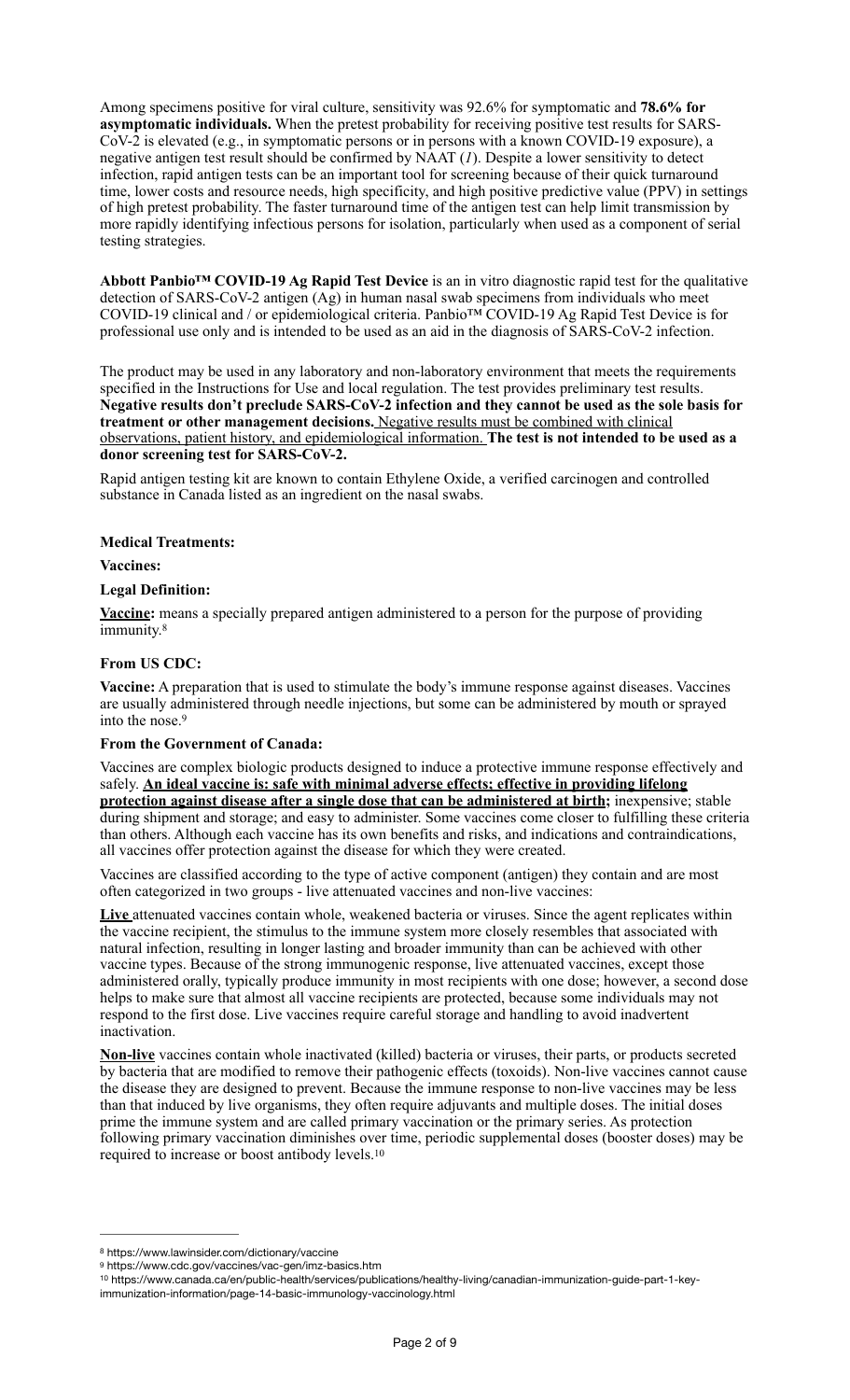# **COVID-19 'Vaccines' are Gene Therapy**

- mRNA "vaccines" created by Moderna and Pfizer are gene therapies. They fulfill all the definitions of gene therapy and none of the definitions for a vaccine. This matters, as you cannot mandate a gene therapy against COVID-19 any more than you can force entire populations to undergo gene therapy for a cancer they do not have and may never be at risk for.
- mRNA contain genetic instructions for making various proteins. mRNA "vaccines" deliver a synthetic version of mRNA into your cells that carry the instruction to produce the SARS-CoV-2 spike protein, the antigen, that then activates your immune system to produce antibodies
- The only one benefiting from an mRNA "vaccine" is the vaccinated individual, since all they are designed to do is **lessen clinical symptoms** associated with the S-1 spike protein. Since you're the only one who will reap a benefit, it makes no sense to demand you accept the risks of the therapy "for the greater good" of your community
- The mRNA "vaccines" do not meet the medical and/or legal definition of a vaccine.
- SARS-CoV-2 has not even been proven to be the cause of COVID-19. So, a gene therapy that instructs your body to produce a SARS-CoV-2 antigen — the viral spike protein — cannot be said to be preventive against COVID-19, as the two have not been shown to be causally linked.

<span id="page-2-4"></span>As calls for mandatory COVID-19 vaccination grow around the world, it's becoming ever more crucial to understand what these injections actually are. The mRNA "vaccines" created by Moderna and Pfizer are in fact gene therapies[.11](#page-2-0)

# **Pfizer-BioNTech**

FDA approval of the BioNTech side of the Pfizer gene therapy drug was given BLA approval August 23, 2021 renamed "Comirnaty". In Canada the Pfizer-BioNTech "vaccine" is emergency use (EUA) only and remains experimental. Specifically, according to the schedule of study C4591009, entitled "A Non-Interventional Post-Approval Safety Study of the Pfizer-BioNTech COVID-19 mRNA Vaccine in the United States," results will not be published until 2027. [12](#page-2-1)

<span id="page-2-5"></span>"In history's largest medical experiment with "vaccines" that have not been approved for use in humans, it is the buyers' responsibility to defend Pfizer for causing harm, leaked documents showed. Pfizer has escaped all liability and is indemnified, arguing that side effects and the long-term effects of the injections are **unknown** – to the company as well. Pfizer thus admits that an insufficiently tested product is being pushed in literally billions of doses on the world market."

# **Some samples from the confidential agreements**

- **The purchaser is aware that the efficacy and long-term effects of the vaccine are unknown and that side effects may occur which are not currently known.**
- The buyer must pay Pfizer for the ordered doses, regardless of how many you use and regardless of whether Pfizer has the preparation approved by the authorities." (This was written before the FDA's emergency approval of the so-called "vaccines").
- The buyer hereby agrees to indemnify, defend and hold Pfizer/BioNTech and their subsidiaries indemnified against all claims, documents, claims, losses, damages, debts, settlements, penalties, fines, costs and expenses.
- The buyer must pay all losses, including and without limitation costs for legal fees and other legal costs.
- Buyer must indemnify Pfizer for claims and all losses and must implement this through statutory or regulatory requirements.
- Pfizer has the right to make necessary adjustments to the agreed number of contracted doses and delivery schedule, based on principles decided by Pfizer. The buyer is obliged to agree to any change.
- <span id="page-2-6"></span>• **The agreement must be kept secret for ten years**[.13](#page-2-2)

# <span id="page-2-7"></span>**Moderna:**

Moderna claims their "vaccine" acts as an operating system: [14](#page-2-3)

# **Our Operating System**

Recognizing the broad potential of mRNA science, we set out to create an mRNA technology platform that functions very much like an operating system on a computer. It is designed so that it can plug and play interchangeably with different programs. In our case, the "program" or "app" is our mRNA drug the unique mRNA sequence that codes for a protein.

We have a dedicated team of several hundred scientists and engineers solely focused on advancing Moderna's platform technology. They are organized around key disciplines and work in an integrated

<span id="page-2-0"></span>https://undercurrents723949620.wordpress.com/2021/03/16/covid-19-vaccines-are-gene-therapy/ [11](#page-2-4)

<span id="page-2-1"></span>[<sup>12</sup>](#page-2-5) https://www.fda.gov/media/151710/download

<span id="page-2-2"></span>https://freewestmedia.com/2021/08/08/bomshell-leak-countries-that-buy-pfizers-vaccine-undertake-to-break-the-law/ [13](#page-2-6)

<span id="page-2-3"></span>https://www.modernatx.com/mrna-technology/mrna-platform-enabling-drug-discovery-development [14](#page-2-7)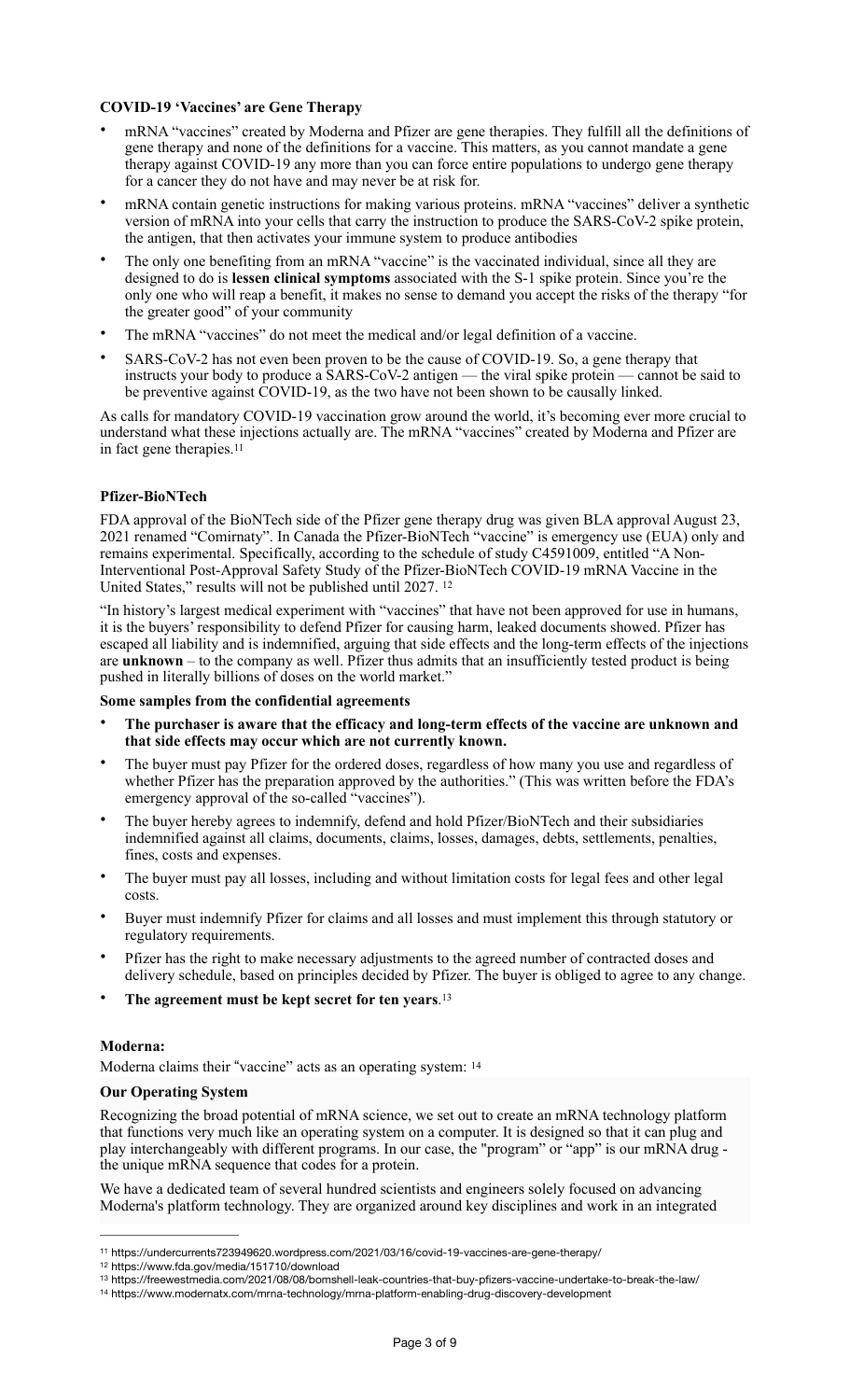fashion to advance knowledge surrounding mRNA science and solve for challenges that are unique to mRNA drug development. Some of these disciplines include mRNA biology, chemistry, formulation  $\&$ delivery, bioinformatics and protein engineering.



### **AstraZeneca:**

DVID-19 vacuum .<br>rganisms (GMOs). Any unused vaccine or waste material bylib-19 vacuum and vaccine or waste material<br>iganisms (GMOs). Any unused vaccine or waste material<br>hould be disposed of in accordance with local requirements. bould be disposed of in accordance with local requirements<br>spills should be disinfected with an appropriate antiviral disinfectant. 6. Contents of the pack and other information What COVID-19 Vaccine AstraZeneca contains One dose (0.5 ml) contains: One dose (0.5 mi) contains.<br>COVID-19 Vaccine (ChAdOx1-S\* recombinant)  $\frac{1}{5}$  x 10<sup>10</sup> viral particles 5 x 10<sup>10</sup> viral particles<br>
"Recombinant, replication-deficient chimpanzee adenovirus<br>
vector encoding the SARS-GoV-2 Spike glycoprotein. Produced<br>
in genetically modified human embryonic kidney (HEK) 293 cells.<br>
This prod in genetically modified infinite interiors.<br>This product contains genetically modified organisms (GMOs).<br>The other excipients are L-histidine, L-histidine hydrochloride<br>monohydrate, magnesium chloride hexahydrate, polysorb water for injections.<br>What COVID-19 Vaccine AstraZeneca looks like and<br>What COVID-19 Vaccine AstraZeneca looks like and **hat COVID-10 Pack**<br>
Internal pack<br>
metrics of the pack<br>
sexution for imaged and particle free.<br>
Hence is estightly opaque and particle free.<br>
Pack sizes (not all pack sizes may be marketed):<br>
Pack sizes (not all pack siz contents of the pack Paci Manufacturer<br>Medimmune UK Ltd

As you can see in the attached photo; the

ingredients contained in the AZ "vaccine" are !Recombinant, replication-deficient Chimpanzee adenovirus vector encoding the SARS-CoV-2 Spike glycoprotein, produced in modified Human embryonic (aborted fetus) kidney (HEK) 293 cells."

<span id="page-3-16"></span><span id="page-3-15"></span><span id="page-3-14"></span><span id="page-3-13"></span><span id="page-3-12"></span><span id="page-3-11"></span><span id="page-3-10"></span><span id="page-3-9"></span>The SARS-CoV-2 Spike Glycoprotein DOES NOT come from a diseased human being, which is why it must be combined with aborted human fetus kidney cells, so when injected into human beings it tricks the body to believe it came from human cells.

For all four of the COVID-19 treatments currently being approved under 'Emergency Use Authorization', the Government of Canada clearly states that all studies regarding the safety, efficacy, effects, and longterm effectiveness are still ongoing in each of the Product Monographs. [15](#page-3-0) [16](#page-3-1) [17](#page-3-2) [18](#page-3-3)

The ongoing studies are registered with the NIH, all confirming that the studies are not going to be complete until October of 2022 (and Pfizer until 2027) at the earliest. [19](#page-3-4) [20](#page-3-5) [21](#page-3-6) [22](#page-3-7)

### **Canadian National Report on Immunization, 1996, Volume: 23S4 - May 1997**

#### **Immunization in Canada**

<span id="page-3-17"></span>**Unlike some countries, immunization is not mandatory in Canada; it cannot be made mandatory because of the Canadian Constitution.**[23](#page-3-8)

<span id="page-3-0"></span>[<sup>15</sup>](#page-3-9) https://covid-vaccine.canada.ca/info/pdf/astrazeneca-covid-19-vaccine-pm-en.pdf

<span id="page-3-1"></span>[<sup>16</sup>](#page-3-10) https://covid-vaccine.canada.ca/info/pdf/pfizer-biontech-covid-19-vaccine-pm1-en.pdf

<span id="page-3-2"></span>[<sup>17</sup>](#page-3-11) https://covid-vaccine.canada.ca/info/pdf/covid-19-vaccine-moderna-pm-en.pdf

<span id="page-3-3"></span>[<sup>18</sup>](#page-3-12) https://covid-vaccine.canada.ca/info/pdf/janssen-covid-19-vaccine-pm-en.pdf

<span id="page-3-4"></span>[<sup>19</sup>](#page-3-13) https://clinicaltrials.gov/ct2/show/NCT04505722

<span id="page-3-5"></span>[<sup>20</sup>](#page-3-14) https://clinicaltrials.gov/ct2/show/NCT04516746

<span id="page-3-6"></span>[<sup>21</sup>](#page-3-15) https://clinicaltrials.gov/ct2/show/NCT04470427 [22](#page-3-16) https://clinicaltrials.gov/ct2/show/NCT04368728

<span id="page-3-7"></span>

<span id="page-3-8"></span><sup>&</sup>lt;sup>[23](#page-3-17)</sup> https://publications.gc.ca/collections/collection\_2016/aspc-phac/HP3-1-23-S4-eng.pdf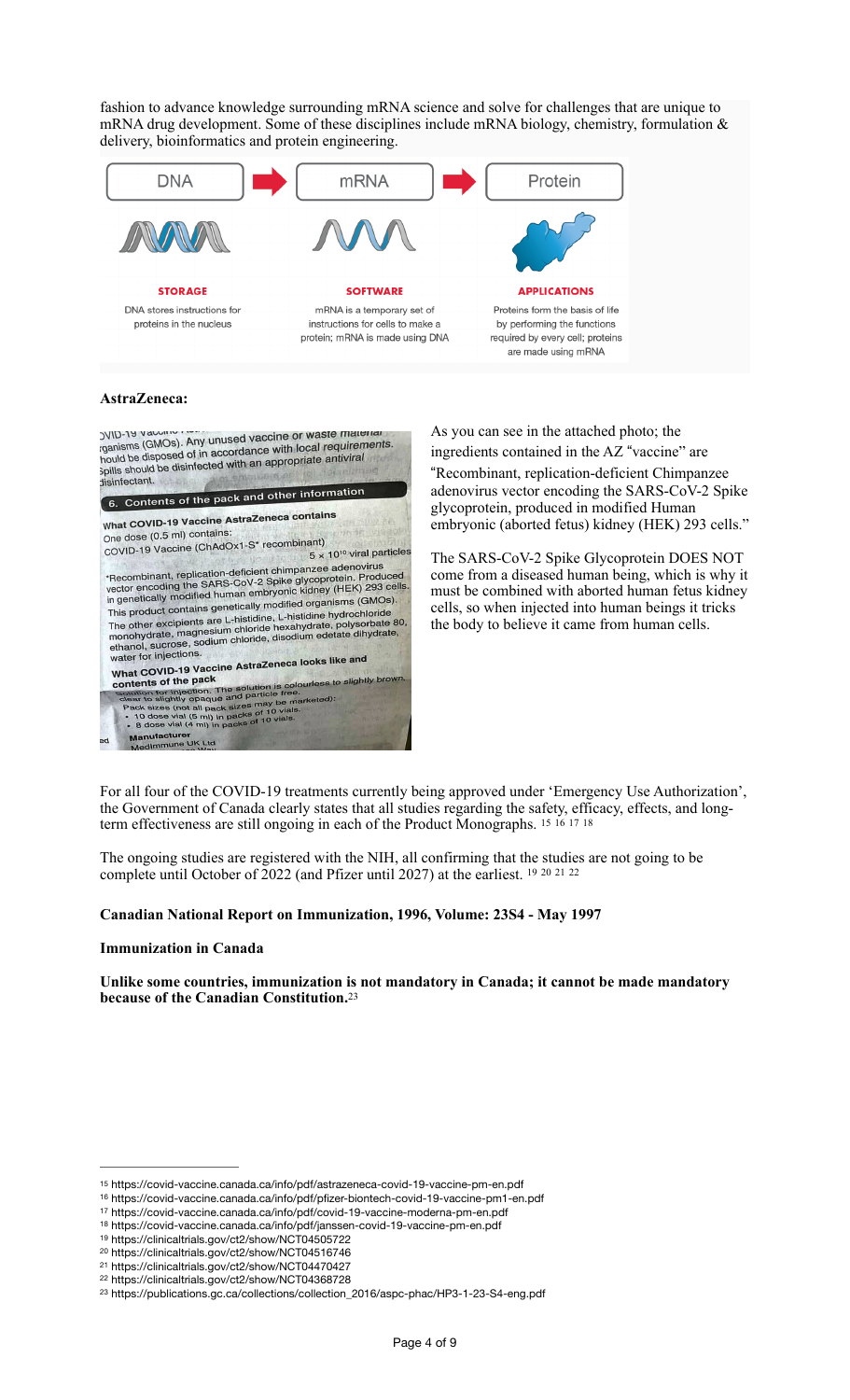# **Informed Consent**

Supreme Court of Canada rulings on "Informed Consent":

<span id="page-4-10"></span><span id="page-4-9"></span><span id="page-4-8"></span><span id="page-4-7"></span>Yulev. Parmley, 1945 <sup>[24](#page-4-0)</sup> R. v. M., 1994 <sup>[25](#page-4-1)</sup> Hoppv. Lepp, 1980 <sup>[26](#page-4-2)</sup> R. v. Ewanchuk, 1999 <sup>[27](#page-4-3)</sup> Hughes v. Reibl, 1980 [28](#page-4-4)

<span id="page-4-11"></span>In all Supreme Court of Canada rulings, medical treatments or procedures are administered by properly licensed physicians with their patients, and with priority on the patient's informed consent.

More specifically; Hughes v. Reibl replaced Hopp v. Lepp where "What a reasonable physician would disclose" with "What a reasonable patient would want to know." Physicians in Canada are bound by these Supreme Court decisions.

**Elements of consent:** Your expressed, informed and explicit consent (voluntary) must be obtained prior to treatment. Without consent it is considered assault under the Criminal Code of Canada. Consent given under fear or duress is not consent.

### **Parties to offence**

21(1) Every one is a party to an offence who

(a) actually, commits it;

(b) does or omits to do anything for the purpose of aiding any person to commit it; or (c) abets any person in committing it.

### **Common intention**

(2) Where two or more persons form an intention in common to carry out an unlawful purpose and to assist each other therein and any one of them, in carrying out the common purpose, commits an offence, each of them who knew or ought to have known that the commission of the offence would be a probable consequence of carrying out the common purpose is a party to that offence[.29](#page-4-5)

**Section 265(1)(3)** of the **Criminal Code of Canada** defines (1) assault and defines (3) consent:

**265** (1) A person commits an assault when

<span id="page-4-12"></span>(a) without the consent of another person, he applies force intentionally to that other person, directly or indirectly;

(b) **he attempts or threatens, by an act or a gesture, to apply force to another person, if he has, or causes that other person to believe on reasonable grounds that he has, present ability to effect his purpose;** or

(c) while openly wearing or carrying a weapon or an imitation thereof, he accosts or impedes another person or begs.

#### **Consent**

**265** (3) For the purposes of this section, no consent is obtained where the complainant submits or does not resist by reason of

(a) the application of force to the complainant or to a person other than the complainant;

# (b) **threats or fear of the application of force to the complainant or to a person other than the complainant**;

(c) fraud; or

<span id="page-4-13"></span>**(d) the exercise of authority.**[30](#page-4-6)

### **Torture**

**269.1 (1)** Every official, or every person acting at the instigation of or with the consent or acquiescence of an official, who inflicts torture on any other person is guilty of an indictable offence and liable to imprisonment for a term not exceeding fourteen years.

### **Definitions**

(2) For the purposes of this section, *official* means

- (a) a peace officer,
- (b) **a public officer,**

(c) a member of the Canadian Forces, or

(d) any person who may exercise powers, pursuant to a law in force in a foreign state, that would, in Canada, be exercised by a person referred to in paragraph (a), (b), or (c), whether the person exercises powers in Canada or outside Canada; (*fonctionnaire*)

- <span id="page-4-2"></span><sup>[26](#page-4-9)</sup> https://www.canlii.org/en/ca/scc/doc/1980/1980canlii14/1980canlii14.html
- <span id="page-4-3"></span>https://www.canlii.org/en/ca/scc/doc/1999/1999canlii711/1999canlii711.html [27](#page-4-10)
- <span id="page-4-4"></span><sup>[28](#page-4-11)</sup> https://www.canlii.org/en/ca/scc/doc/1980/1980canlii23/1980canlii23.html
- <span id="page-4-5"></span>[29](#page-4-12) https://canlii.ca/t/7vf2#sec21

<span id="page-4-0"></span><sup>&</sup>lt;sup>[24](#page-4-7)</sup> https://www.canlii.org/en/bc/bcca/doc/1945/1945canlii277/1945canlii277.html

<span id="page-4-1"></span><sup>&</sup>lt;sup>[25](#page-4-8)</sup> https://www.canlii.org/en/ca/scc/doc/1994/1994canlii77/1994canlii77.html

<span id="page-4-6"></span>[<sup>30</sup>](#page-4-13) https://canlii.ca/t/7vf2#sec265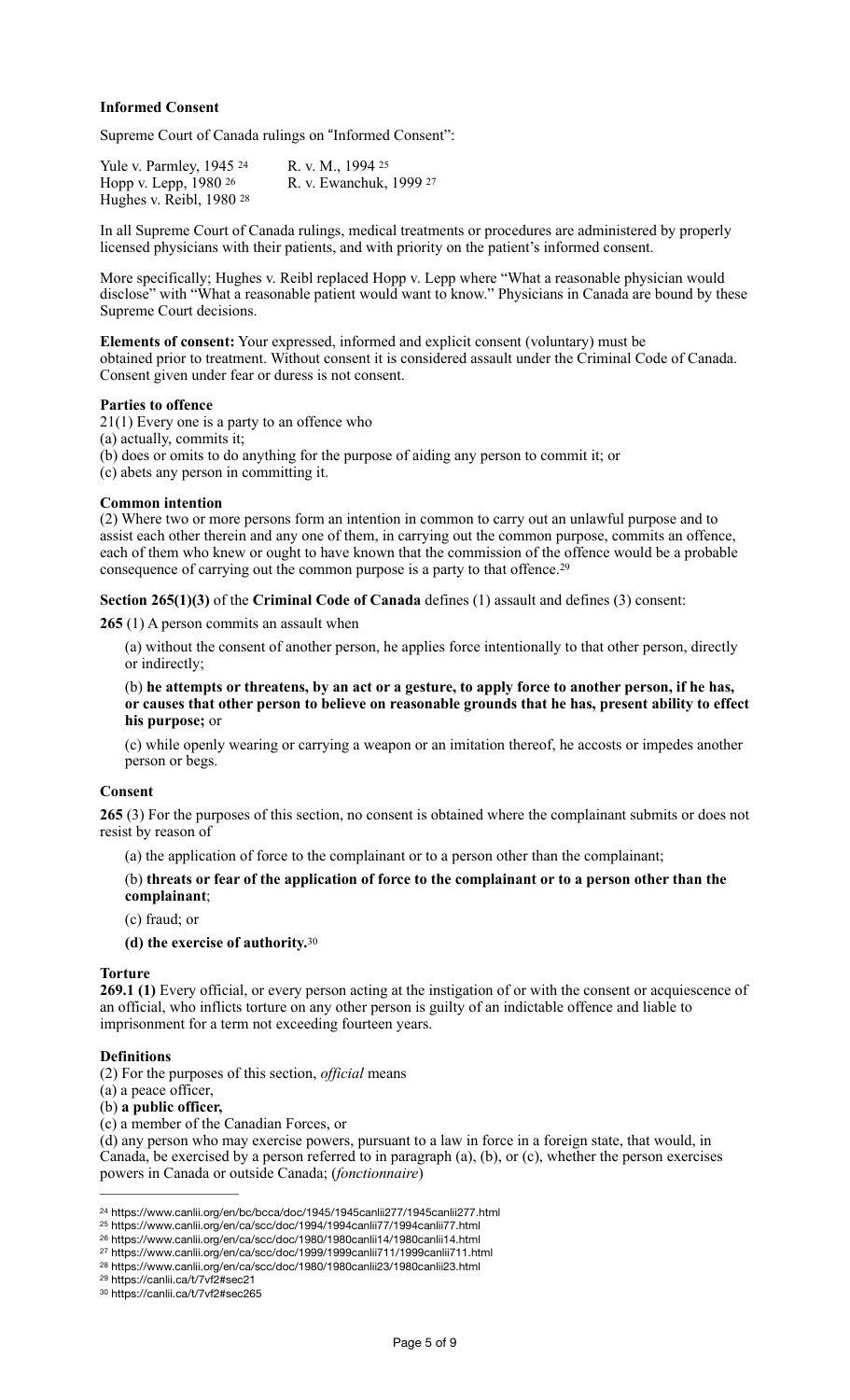*Torture* means any act or omission by which severe pain or suffering, whether physical or mental, is intentionally inflicted on a person

(a) for a purpose including

(i) obtaining from the person or from a third person information or a statement,

(ii) punishing the person for an act that the person or a third person has committed or is suspected of having committed, and

(iii) **intimidating or coercing the person** or a third person, or

(b) for any reason based on discrimination of any kind, but does not include any act or omission arising only from, inherent

### **No defense**

(3) **It is no defense to a charge under this section that the accused was ordered by a superior or a public authority to perform the act** or omission that forms the subject matter of the charge or that the act or omission is alleged to have been justified by exceptional circumstances, including a state of war, a threat of war, internal political instability or **any other public emergency**.

### **Evidence**

(4) In any proceedings over which Parliament has jurisdiction, any statement obtained as a result of the commission of an offence under this section is inadmissible in evidence, except as evidence that the statement was so obtained.[31](#page-5-0)

# <span id="page-5-2"></span>**Extortion**

**346 (1)** Every one commits extortion who, without reasonable justification or excuse and *with intent to obtain anything*, **by threats**, accusations, menaces or violence induces or attempts to induce any person, whether or not he is the person threatened, accused or menaced or to whom violence is shown, to do anything or cause anything to be done.

(1) Every person who commits extortion is guilty of an indictable offence and liable

(a) if a restricted firearm or prohibited firearm is used in the commission of the offence or if any firearm is used in the commission of the offence and the offence is committed for the benefit of, at the direction of, or in association with, a criminal organization, to imprisonment for life and to a minimum punishment of imprisonment for a term of

(i) in the case of a first offence, five years, and

(ii) in the case of a second or subsequent offence, seven years;

(a.1) in any other case where a firearm is used in the commission of the offence, to imprisonment for life and to a minimum punishment of imprisonment for a term of four years; and

<span id="page-5-3"></span>(b) *in any other case, to imprisonment for life.*[32](#page-5-1)

# **From the Ontario Consolidated Health Care Consent Act, 1996 Consent to Treatment**

# **No treatment without consent**

**10** (1) A health practitioner who proposes a treatment for a person shall not administer the treatment, and shall take reasonable steps to ensure that it is not administered, unless,

(a) he or she is of the opinion that the person is capable with respect to the treatment, and the person has given consent; or

(b) he or she is of the opinion that the person is incapable with respect to the treatment, and the person's substitute decision-maker has given consent on the person's behalf in accordance with this Act.

# **Elements of consent**

**11** (1) The following are the elements required for consent to treatment:

- 1. The consent must relate to the treatment.
- 2. The consent must be informed.
- 3. The consent must be given voluntarily.
- 4. The consent must not be obtained through misrepresentation or fraud.

<span id="page-5-0"></span>[<sup>31</sup>](#page-5-2) https://canlii.ca/t/7vf2#sec269.1

<span id="page-5-1"></span>*[<sup>32</sup>](#page-5-3)* https://canlii.ca/t/7vf2#sec346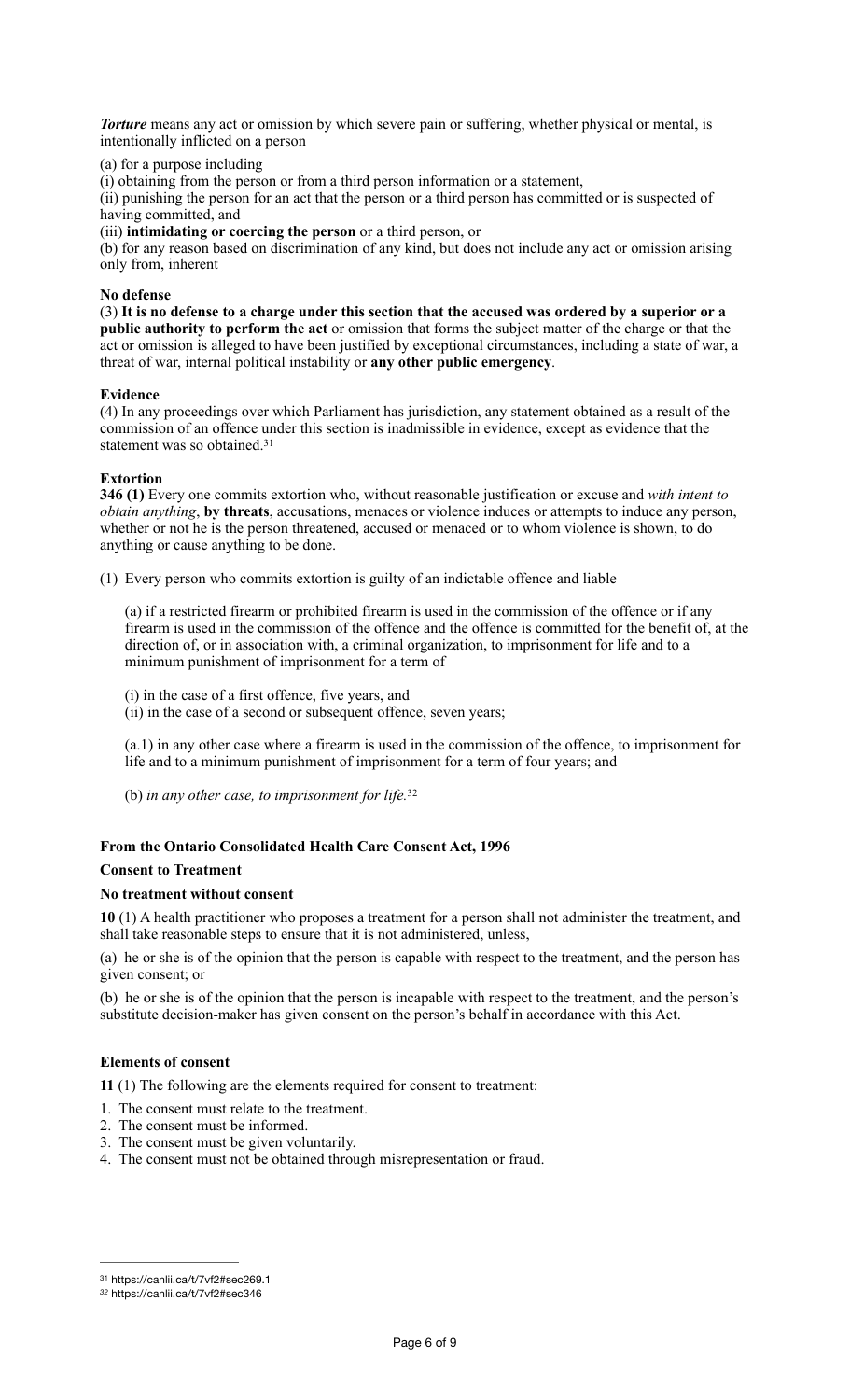# **Informed consent**

(2) A consent to treatment is informed if, before giving it,

(a) the person received the information about the matters set out in subsection (3) that a reasonable person in the same circumstances would require in order to make a decision about the treatment; and

(b) the person received responses to his or her requests for additional information about those matters.[33](#page-6-0)

The people of Canada are protected under the medical and legal ethics of expressed informed consent, and are entitled to the full protections guaranteed under:

# **The Constitution Act, 1982**

# **Schedule B; Charter of Rights and Freedoms;**

### <span id="page-6-3"></span>*Guarantee of Rights and Freedoms*

1. The Canadian Charter of Rights and Freedoms guarantees the rights and freedoms set out in it subject only to such reasonable limits prescribed bylaw as can be demonstrably justified in a free and democratic society.

# *Fundamental Freedoms*

- 2. Everyone has the following fundamental freedoms:
	- (a) freedom of conscience and religion;
	- (b) freedom of thought, belief, opinion and expression, including freedom of the press and other media of communication;
	- (c) freedom of peaceful assembly; and
	- (d) freedom of association.
- 7. Everyone has the **right to life**, liberty and **security of the person** and the right not to be deprived thereof except in accordance with the principles of fundamental justice.
- 15. (1). Every individual is equal before and under the law and has the right to the equal protection and equal benefit of the law without discrimination and, in particular without discrimination based on race, national or ethnic origin, colour, religion, sex, age or mental or physical disability.
- 26. The guarantee in this Charter of certain rights and freedoms shall not be construed as denying the existence of any other rights or freedoms that exist in Canada.

# **(i) Private corporations**

Private corporations are entirely creatures of statute; they have no power or authority that does not derive from the legislation that created them. The Charter does not apply to them, however, because legislatures have not entrusted them to implement specific governmental policies. "[W]hile the legislation creating corporations is subject to the Charter, corporations themselves are not part of 'government' for the **purposes of section 32 of the Charter"**[34](#page-6-1)

<span id="page-6-4"></span>**Canadian Constitution(1982)** Section: 52.-(1) The Constitution of Canada is **the supreme law of Canada**, and *any law that is inconsistent with the provisions of the Constitution is, to the extent of the inconsistency, of no force or effect*.

### **No corporation or person or group of persons is above the law in Canada.**

# <span id="page-6-5"></span>**The International Covenant on Economic, Social and Cultural Rights** - entered into force in Canada on January 3, 1976;[35](#page-6-2)

# **The States Parties to the present Covenant**,

Considering that, in accordance with the principles proclaimed in the Charter of the United Nations, recognition of the inherent dignity and of the equal and inalienable rights of all members of the human family is the foundation of freedom, justice and peace in the world,

Recognizing that these rights derive from the inherent dignity of the human person,

Recognizing that, in accordance with the Universal Declaration of Human Rights, the ideal of free human beings enjoying freedom from fear and want can only be achieved if conditions are created whereby everyone may enjoy his economic, social and cultural rights, as well as his civil and political rights,

Considering the obligation of States under the Charter of the United Nations to promote universal respect for, and observance of, human rights and freedoms,

<span id="page-6-0"></span>[<sup>33</sup>](#page-6-3) https://canlii.ca/t/2wh#sec11

<span id="page-6-1"></span>https://www.justice.gc.ca/eng/csj-sjc/rfc-dlc/ccrf-ccdl/check/art321.html [34](#page-6-4)

<span id="page-6-2"></span>[<sup>35</sup>](#page-6-5) https://www.ohchr.org/en/professionalinterest/pages/cescr.aspx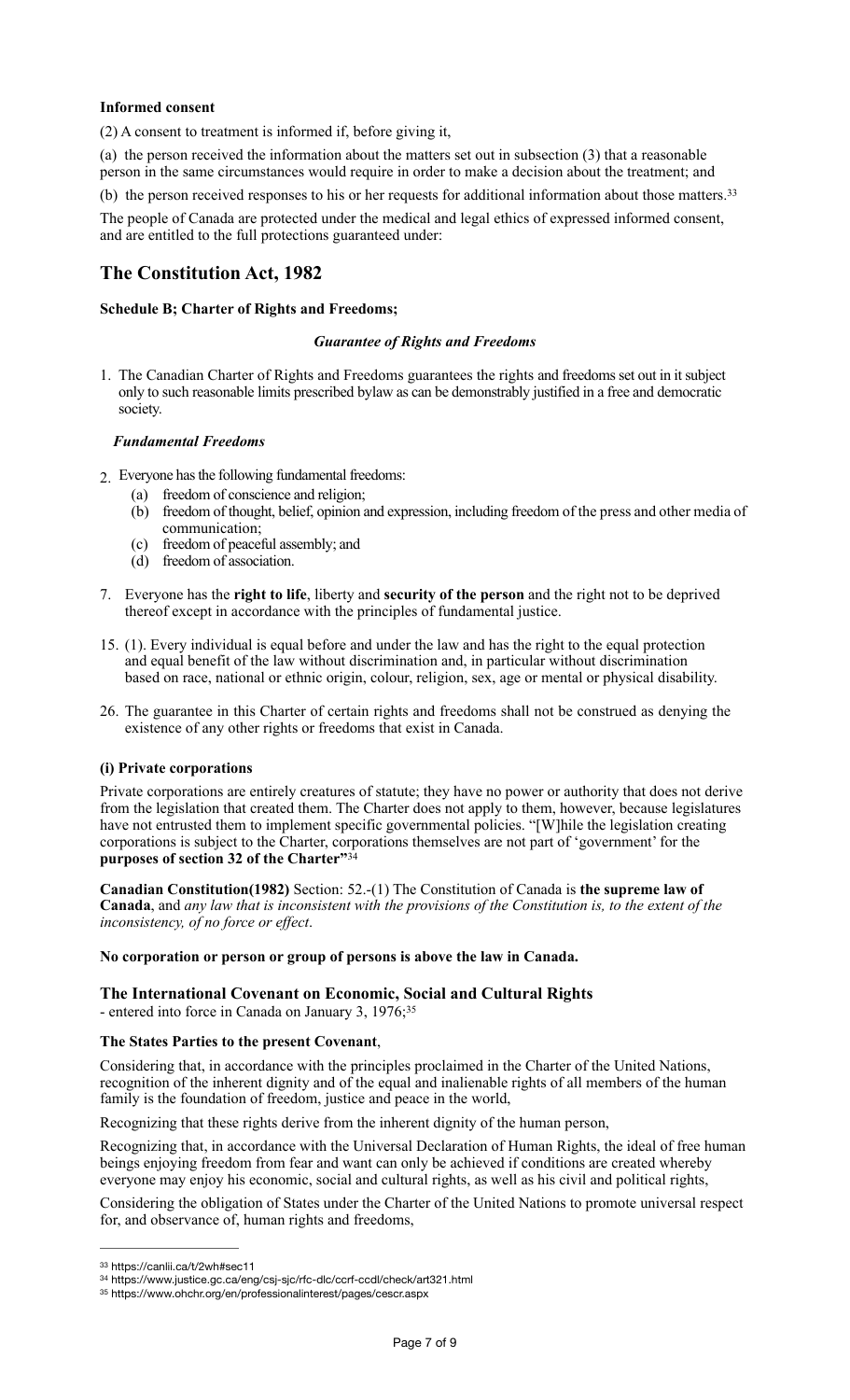Realizing that the individual, having duties to other individuals and to the community to which he belongs, is under a responsibility to strive for the promotion and observance of the rights recognized in the present Covenant.

# **The International Covenant on Civil and Political Rights**

<span id="page-7-2"></span>- adopted by Canada on March 23, 1976,<sup>36</sup> specifically:

# **Article 4**

- 1. In time of public emergency which threatens the life of the nation and the existence of which is officially proclaimed, the State Parties to the present Covenant may take measures derogating from their obligations under the present Covenant to the extent strictly required by the exigencies of the situation, provided that such measures are not inconsistent with their other obligations under international law and do not involve discrimination solely on the grounds of race, colour, sex, language, religion or social origin.
- 2. No derogation from Articles 6, 7, 8 (paragraphs 1 and 2), 11, 15, 16 and 18 may be made under this provision.

# **Article 5**

- 1. Nothing in the present Covenant may be interpreted as implying for any State, group or person any right to engage in any activity or perform any act aimed at the destruction of any of the rights and freedoms recognized herein or at their limitation to a greater extent than is provided for in the present Covenant.
- 2. There shall be no restriction upon or derogation from any of the fundamental human rights recognized or existing in any State Party to the present Covenant pursuant to law, conventions, regulations or custom on the pretext that the present Covenant does not recognize such rights or that it recognizes them to a lesser extent.

# **Article 6**

1. **Every human being has the inherent right to life**. This right shall be protected by law. No one shall be arbitrarily deprived of his/her life.

# **Article 7**

No one shall be subjected to torture or to cruel, inhuman or degrading treatment or punishment. In particular, **no one shall be subjected without his/her free consent to medical or scientific experimentation.**

# <span id="page-7-3"></span>**United Nations' Universal Declaration of Human Rights**[37](#page-7-1)

### **Article 1**

**All human beings are born free and equal in dignity and rights**. They are endowed with reason and conscience and should act towards one another in a spirit of brotherhood.

# **Article 2**

Everyone is entitled to all the rights and freedoms set forth in this Declaration, without distinction of any kind, such as race, colour, sex, language, religion, political or other opinion, national or social origin, property, birth or other status. Furthermore, no distinction shall be made on the basis of the political, jurisdictional or international status of the country or territory to which a person belongs, whether it be independent, trust, non-self-governing or under any other limitation of sovereignty.

# **Article 3**

# **Everyone has the right to life, liberty and security of person.**

### **Article 8**

Everyone has the right to an effective remedy by the competent national tribunals for acts violating the fundamental rights granted him by the constitution or by law.

# **Article 17**

- 1. Everyone has the right to own property alone as well as in association with others.
- 2. No one shall be arbitrarily deprived of his property.

<span id="page-7-0"></span>[<sup>36</sup>](#page-7-2) https://www.ohchr.org/en/professionalinterest/pages/ccpr.aspx

<span id="page-7-1"></span>[<sup>37</sup>](#page-7-3) https://www.un.org/en/about-us/universal-declaration-of-human-rights